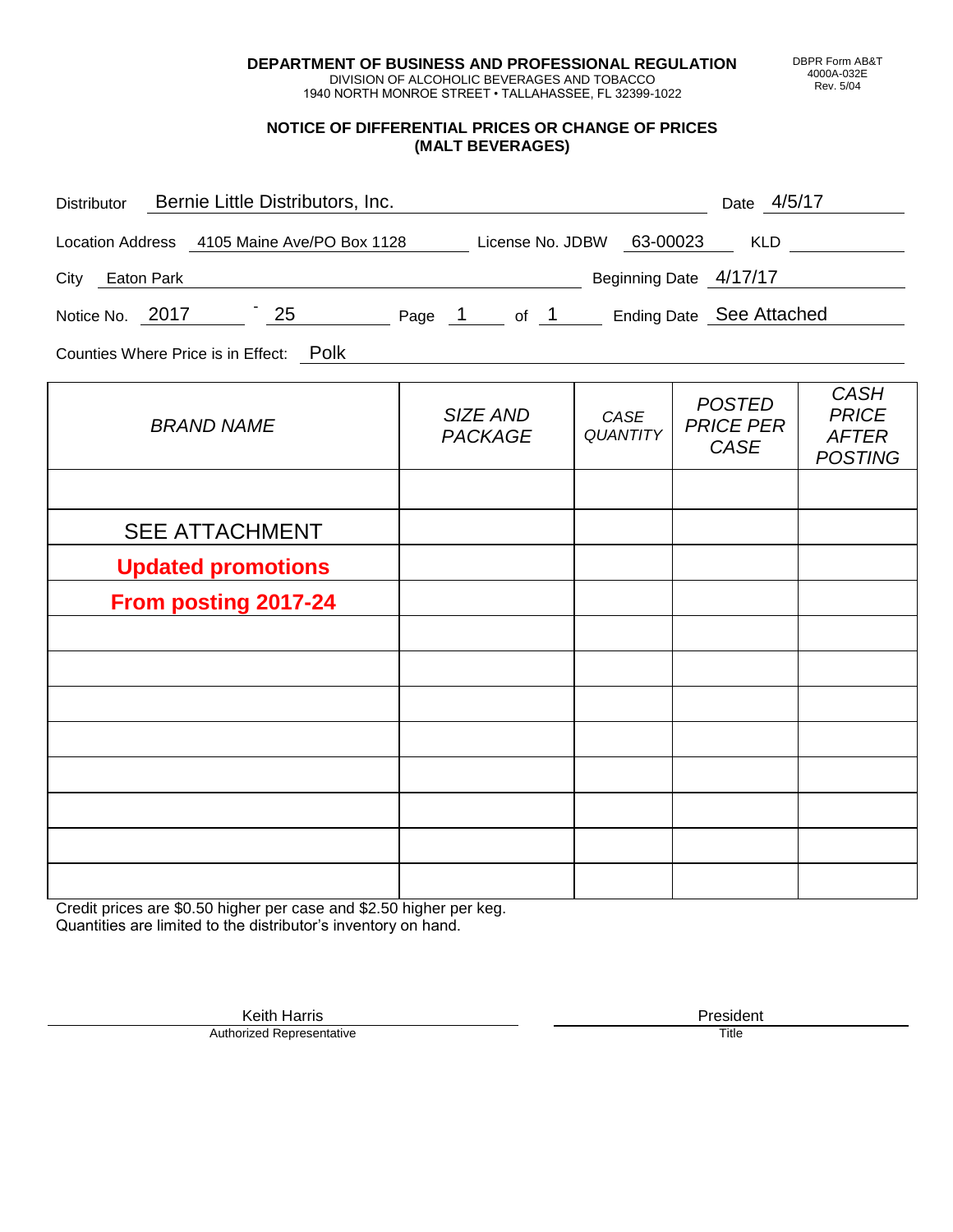|                                                                                                    |                         |              |                      |       | Posted Frontline |        |            |         |
|----------------------------------------------------------------------------------------------------|-------------------------|--------------|----------------------|-------|------------------|--------|------------|---------|
| <b>Brands</b>                                                                                      | Package                 | <b>Start</b> | Stop                 | Price | Price            | Qty    | Premise    | Comment |
| Bud, Bud Lt                                                                                        | 24/8oz Can              | 03/13/17     | 07/02/17             | 11.40 | 13.25            | $20+$  | Off        |         |
| Bud & Bud Lt                                                                                       | 24/8oz Can 2/12         | 03/13/17     | 07/02/17             | 13.10 | 13.60            | $5-19$ | Off        |         |
| Bud & Bud Lt                                                                                       | 24/8oz Can 2/12         | 03/13/17     | 07/02/17             | 12.20 | 13.60            | $20+$  | Off        |         |
|                                                                                                    |                         |              |                      |       |                  |        |            |         |
| Michelob Ultra                                                                                     | 24/8oz Can 2/12         | 03/13/17     | 07/02/17             | 13.50 | 14.45            | $5-19$ | Off<br>Off |         |
| Michelob Ultra                                                                                     | 24/8oz Can 2/12         | 03/13/17     | 07/02/17             | 12.20 | 14.45            | $20+$  |            |         |
| Michelob Ultra                                                                                     | 24/8oz Can              | 03/13/17     | 07/02/17             | 12.70 | 14.35            | $5-19$ | Off        |         |
| Michelob Ultra                                                                                     | 24/8oz Can              | 03/13/17     | 07/02/17             | 11.40 | 14.35            | $20+$  | Off        |         |
| Brands & Packages above may be mixed and matched to achieve qty                                    |                         |              |                      |       |                  |        |            |         |
| Bud, Bud Lt, Select, Select 55                                                                     | 24/12oz Can/LNR 4/6     | 04/03/17     | 04/16/17             | 21.60 | 23.80            | $10+$  | Off        |         |
|                                                                                                    |                         |              |                      |       |                  |        |            |         |
| Michelob, Michelob Lt, Michelob Amberbock                                                          | 24/12oz LNNR 4/6        | 04/03/17     | 04/16/17             | 21.60 | 24.55            | $10+$  | Off        |         |
|                                                                                                    |                         |              |                      |       |                  |        |            |         |
| <b>Land Shark</b>                                                                                  | 24/12oz LNNR 4/6        | 04/03/17     | 04/16/17             | 15.85 | 24.55            | $10+$  | Off        |         |
| Brands & Packages above may be mixed and matched to achieve qty                                    |                         |              |                      |       |                  |        |            |         |
|                                                                                                    |                         |              |                      |       |                  |        |            |         |
| Bud, Bud Lt, Select, Select 55                                                                     | 24/12oz Can/LNR 4/6     | 04/17/17     | 07/02/17             | 21.60 | 23.80            | $10+$  | Off        |         |
|                                                                                                    |                         |              |                      |       |                  |        |            |         |
| Michelob, Michelob Lt, Michelob Amberbock                                                          | 24/12oz LNNR 4/6        | 04/17/17     | 07/02/17             | 21.60 | 24.55            | $10+$  | Off        |         |
|                                                                                                    |                         |              |                      |       |                  |        |            |         |
| <b>Land Shark</b>                                                                                  | 24/12oz LNNR 4/6        | 04/17/17     | 07/02/17<br>07/02/17 | 21.60 | 24.55            | 10-111 | Off        |         |
| <b>Land Shark</b><br>Brands & Packages above may be mixed and matched to achieve qty               | 24/12oz LNNR 4/6        | 04/17/17     |                      | 20.25 | 24.55            | $112+$ | Off        |         |
|                                                                                                    |                         |              |                      |       |                  |        |            |         |
| Bud, Bud Lt                                                                                        | 24/16oz Can 6/4         | 09/12/16     | 07/02/17             | 22.65 | 25.65            | $5+$   | On & Off   |         |
| Brands & Packages above may be mixed and matched to achieve qty                                    |                         |              |                      |       |                  |        |            |         |
|                                                                                                    |                         |              |                      |       |                  |        |            |         |
| Bud, Bud Lt                                                                                        | 24/16oz Can 3/8         | 06/05/17     | 06/25/17             | 19.45 | 25.20            | $25+$  | Off        |         |
| Michelob Ultra                                                                                     | 24/16oz Can 3/8         | 06/05/17     | 06/25/17             | 19.45 | 27.10            | $25+$  | Off        |         |
| Brands & Packages above may be mixed and matched to achieve qty                                    |                         |              |                      |       |                  |        |            |         |
|                                                                                                    |                         |              |                      |       |                  |        |            |         |
| Bud, Bud Lt                                                                                        | 24/16oz CALNR 3/8       | 04/03/17     | 04/16/17             | 23.45 | 27.60            | $30+$  | Off        |         |
|                                                                                                    |                         |              |                      |       |                  |        |            |         |
| Bud, Bud Lt                                                                                        | 24/16oz CALNR 3/8       | 05/01/17     | 05/14/17             | 23.45 | 27.60            | $30+$  | Off        |         |
| Brands & Packages above may be mixed and matched to achieve qty                                    |                         |              |                      |       |                  |        |            |         |
| Bud, Bud Lt                                                                                        | 24/16oz Can             | 09/12/16     | 07/02/17             | 20.90 | 27.60            | $30+$  | Off        |         |
| Brands & Packages above may be mixed and matched to achieve qty                                    |                         |              |                      |       |                  |        |            |         |
|                                                                                                    |                         |              |                      |       |                  |        |            |         |
| Bud, Bud Lt, Select & Select 55                                                                    | 18pk/12oz Can & LNNR    | 09/12/16     | 07/02/17             | 14.80 | 16.90            | $20+$  | Off        |         |
| Brands & Packages above may be mixed and matched to achieve qty                                    |                         |              |                      |       |                  |        |            |         |
|                                                                                                    |                         |              |                      |       |                  |        |            |         |
| Bud, Bud Lt, Select & Select 55                                                                    | 24/12oz LNNR 2/12       | 09/12/16     | 07/02/17             | 21.55 | 22.50            | $10+$  | On         |         |
| Brands & Packages above may be mixed and matched to achieve qty                                    |                         |              |                      |       |                  |        |            |         |
|                                                                                                    |                         |              |                      |       |                  |        |            |         |
| Bud, Bud Lt, Select & Select 55<br>Brands & Packages above may be mixed and matched to achieve qty | 24/12oz Can & LNNR 2/12 | 03/22/17     | 05/17/17             | 21.55 | 22.50            | $10+$  | Off        |         |
|                                                                                                    |                         |              |                      |       |                  |        |            |         |
| Bud, Bud Lt, Select & Select 55                                                                    | 24/12oz Can & LNNR 2/12 | 05/18/17     | 05/28/17             | 21.55 | 22.50            | 10-49  | Off        |         |
| Bud, Bud Lt, Select & Select 55                                                                    | 24/12oz Can & LNNR 2/12 | 05/18/17     | 05/28/17             | 17.80 | 22.50            | $50+$  | Off        |         |
|                                                                                                    |                         |              |                      |       |                  |        |            |         |
| Bud & Bud Light                                                                                    | 24/16oz CALNR 3/8       | 05/18/17     | 05/28/17             | 25.45 | 27.60            | $1+$   | Off        |         |
|                                                                                                    |                         |              |                      |       |                  |        |            |         |
| Michelob, Mich Lt, Ultra, Ultra Amber, Amber Bock,                                                 |                         |              |                      |       |                  |        |            |         |
| Ultra Lime                                                                                         | 24/12oz Can & LNNR 2/12 | 05/18/17     | 05/28/17             | 23.90 | 24.85            | 5-49   | Off        |         |
| Michelob, Mich Lt, Ultra, Ultra Amber, Amber Bock,                                                 |                         |              |                      |       |                  |        |            |         |
| Ultra Lime                                                                                         | 24/12oz Can & LNNR 2/12 | 05/18/17     | 05/28/17             | 17.80 | 24.85            | $50+$  | Off        |         |
|                                                                                                    |                         |              |                      |       |                  |        |            |         |
| Michelob Ultra                                                                                     | 24/16oz CALNR 3/8       | 05/18/17     | 05/28/17             | 35.85 | 37.25            | $5+$   | Off        |         |
| Brands & Packages above may be mixed and matched to achieve qty                                    |                         |              |                      |       |                  |        |            |         |
|                                                                                                    |                         |              |                      |       |                  |        |            |         |
| Bud, Bud Lt, Select & Select 55<br>Brands & Packages above may be mixed and matched to achieve qty | 24/12oz Can & LNNR 2/12 | 05/29/17     | 06/21/17             | 21.55 | 22.50            | $10+$  | Off        |         |
|                                                                                                    |                         |              |                      |       |                  |        |            |         |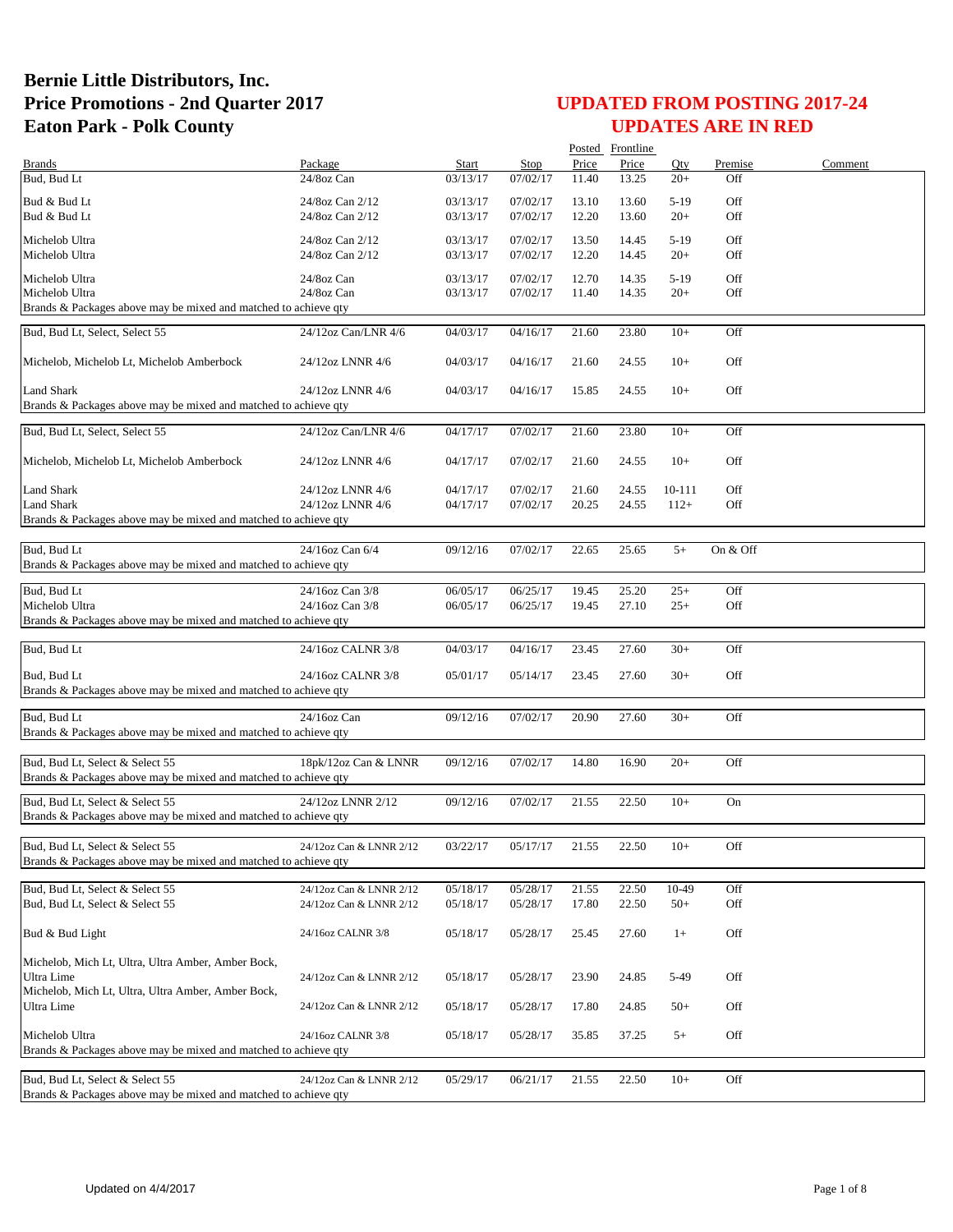|                                                                                   |                         |          |          |                | Posted Frontline |           |         |                     |
|-----------------------------------------------------------------------------------|-------------------------|----------|----------|----------------|------------------|-----------|---------|---------------------|
| <b>Brands</b>                                                                     | Package                 | Start    | Stop     | Price          | Price            | Oty       | Premise | Comment             |
| Bud, Bud Lt, Select & Select 55                                                   | 24/12oz Can & LNNR 2/12 | 06/22/17 | 07/02/17 | 21.55          | 22.50            | 10-49     | Off     |                     |
| Bud, Bud Lt, Select & Select 55                                                   | 24/12oz Can & LNNR 2/12 | 06/22/17 | 07/02/17 | 17.80          | 22.50            | $50+$     | Off     |                     |
| Bud & Bud Light                                                                   | 24/16oz CALNR 3/8       | 06/22/17 | 07/02/17 | 25.45          | 27.60            | $1+$      | Off     |                     |
| Michelob, Mich Lt, Ultra, Ultra Amber, Amber Bock,                                |                         |          |          |                |                  |           |         |                     |
| Ultra Lime                                                                        | 24/12oz Can & LNNR 2/12 | 06/22/17 | 07/02/17 | 23.90          | 24.85            | 5-49      | Off     |                     |
| Michelob, Mich Lt, Ultra, Ultra Amber, Amber Bock,                                |                         |          |          |                |                  |           |         |                     |
| Ultra Lime                                                                        | 24/12oz Can & LNNR 2/12 | 06/22/17 | 07/02/17 | 17.80          | 24.85            | $50+$     | Off     |                     |
|                                                                                   |                         |          |          |                |                  |           | Off     |                     |
| Michelob Ultra<br>Brands & Packages above may be mixed and matched to achieve qty | 24/16oz CALNR 3/8       | 06/22/17 | 07/02/17 | 35.85          | 37.25            | $5+$      |         |                     |
| Bud, Bud Lt, Select & Select 55                                                   | 24/12oz Can             | 09/12/16 | 07/02/17 | 20.75          | 22.60            | $10 - 44$ | Off     |                     |
| Bud, Bud Lt, Select & Select 55                                                   | 24/12oz Can             | 09/12/16 | 07/02/17 | 19.75          | 22.60            | $45+$     | Off     |                     |
|                                                                                   |                         |          |          |                |                  |           |         |                     |
| Bud, Bud Lt,                                                                      | 24/12oz LNNR            | 09/12/16 | 07/02/17 | 20.75          | 22.60            | 10-44     | Off     |                     |
| Bud, Bud Lt,                                                                      | 24/12oz LNNR            | 09/12/16 | 07/02/17 | 19.75          | 22.60            | $45+$     | Off     |                     |
|                                                                                   |                         |          |          |                |                  |           |         |                     |
| <b>Bud Light Lime</b>                                                             | 24/12oz LNNR/Can        | 09/12/16 | 07/02/17 | 22.20          | 24.10            | 10-44     | Off     |                     |
| <b>Bud Light Lime</b>                                                             | 24/12oz LNNR/Can        | 09/12/16 | 07/02/17 | 19.75          | 24.10            | $45+$     | Off     |                     |
|                                                                                   |                         |          |          |                |                  |           |         |                     |
| Michelob Ultra                                                                    | 24/12oz Can & LNNR      | 09/12/16 | 07/02/17 | 22.20          | 24.10            | 10-44     | Off     |                     |
| Michelob Ultra                                                                    | 24/12oz Can & LNNR      | 09/12/16 | 07/02/17 | 20.70          | 24.10            | $45+$     | Off     |                     |
| Brands & Packages above may be mixed and matched to achieve qty                   |                         |          |          |                |                  |           |         |                     |
|                                                                                   |                         |          |          |                |                  |           |         |                     |
| Bud, Bud Lt                                                                       | 24/16oz CALNR           | 09/12/16 | 07/02/17 | 24.85          | 28.50            | $98+$     | Off     |                     |
| Brands & Packages above may be mixed and matched to achieve qty                   |                         |          |          |                |                  |           |         |                     |
| Bud, Bud Lt                                                                       | 20/16oz CALNR           | 02/06/17 | 07/02/17 | 17.95          | 23.00            | $33+$     | Off     |                     |
|                                                                                   |                         |          |          |                |                  |           |         |                     |
| Bud, Bud Lt                                                                       | 20/16oz CALNR           | 04/17/17 | 07/02/17 | 17.45          | 23.00            | $66+$     | Off     | <b>New QD Level</b> |
| Brands & Packages above may be mixed and matched to achieve qty                   |                         |          |          |                |                  |           |         |                     |
| Bud, Bud Light                                                                    | 20/16oz CALNR           | 04/03/17 | 07/02/17 | 18.85          | 28.50            | $1 - 143$ | On      |                     |
| Bud, Bud Light                                                                    | 20/16oz CALNR           | 04/03/17 | 07/02/17 | 17.20          | 28.50            | $144+$    | On      |                     |
|                                                                                   |                         |          |          |                |                  |           |         |                     |
| Bud, Bud Light                                                                    | 24/16oz ALNR/CALNR      | 04/03/17 | 07/02/17 | 23.00          | 28.50            | $1-49$    | On      |                     |
| Bud, Bud Light                                                                    | 24/16oz ALNR/CALNR      | 04/03/17 | 07/02/17 | 22.75          | 28.50            | 50-143    | On      |                     |
| Bud, Bud Light                                                                    | 24/16oz ALNR/CALNR      | 04/03/17 | 07/02/17 | 21.55          | 28.50            | $144+$    | On      |                     |
|                                                                                   |                         |          |          |                |                  |           |         |                     |
| Bud, Bud Light                                                                    | 24/16oz Holiday Alum    | 04/03/17 | 07/02/17 | 24.40          | 28.50            | $1 - 143$ | On      |                     |
| Bud, Bud Light                                                                    | 24/16oz Holiday Alum    | 04/03/17 | 07/02/17 | 21.95          | 28.50            | $144+$    | On      |                     |
|                                                                                   |                         |          |          |                |                  |           |         |                     |
| <b>Bud Light Lime</b>                                                             | 24/16oz ALNR 4/6        | 04/03/17 | 07/02/17 | 27.65          | 31.20            | $50+$     | On      |                     |
|                                                                                   |                         |          |          |                |                  |           |         |                     |
| Bud Lt Lime & Platinum                                                            | 24/16 CALNR 3/8         | 03/27/17 | 07/02/17 | 31.50          | 36.15            | $1-9$     | On      |                     |
| Bud Lt Lime & Platinum                                                            | 24/16 CALNR 3/8         | 03/27/17 | 07/02/17 | 30.67          | 36.15            | $10+$     | On      |                     |
|                                                                                   |                         |          |          |                |                  |           |         |                     |
| Michelob Ultra                                                                    | 24/16oz CALNR           | 04/03/17 | 07/02/17 | 35.85          | 37.25            | $5+$      | On      |                     |
| Brands & Packages above may be mixed and matched to achieve qty                   |                         |          |          |                |                  |           |         |                     |
| Bud Lt Lime & Platinum                                                            | 24/16 CALNR 3/8         | 03/27/17 | 07/02/17 | 30.67          | 36.15            | $10+$     | On      |                     |
| Brands & Packages above may be mixed and matched to achieve qty                   |                         |          |          |                |                  |           |         |                     |
|                                                                                   |                         |          |          |                |                  |           |         |                     |
| Oculto                                                                            | 24/12oz LNNR 2/12       | 09/12/16 | 07/02/17 | 26.65          | 29.90            | $20+$     | Off     |                     |
| Brands & Packages above may be mixed and matched to achieve gty                   |                         |          |          |                |                  |           |         |                     |
| BL Lime, Platinum, Black Crown, Mich Lt & Ultra                                   | 18/12oz LNNR/Cans       | 09/12/16 | 07/02/17 |                |                  | $5 - 59$  | Off     |                     |
| BL Lime, Platinum, Black Crown, Mich Lt & Ultra                                   | 18/12oz LNNR/Cans       | 09/12/16 | 07/02/17 | 16.95<br>15.85 | 18.45<br>18.45   | $60+$     | Off     |                     |
| Brands & Packages above may be mixed and matched to achieve qty                   |                         |          |          |                |                  |           |         |                     |
|                                                                                   |                         |          |          |                |                  |           |         |                     |
| Mich, Mic Lt, Ultra, Ultra Amber, Amberbock & Ultra                               |                         |          |          |                |                  |           |         |                     |
| Lime Cactus                                                                       | 24/12oz Can/LNNR 2/12   | 11/24/16 | 05/17/17 | 23.90          | 24.85            | $5+$      | Off     |                     |
| Michelob Ultra                                                                    | 24/16oz CALNR 3/8       | 11/24/16 | 05/17/17 | 35.85          | 37.25            | $5+$      | Off     |                     |
| Brands & Packages above may be mixed and matched to achieve qty                   |                         |          |          |                |                  |           |         |                     |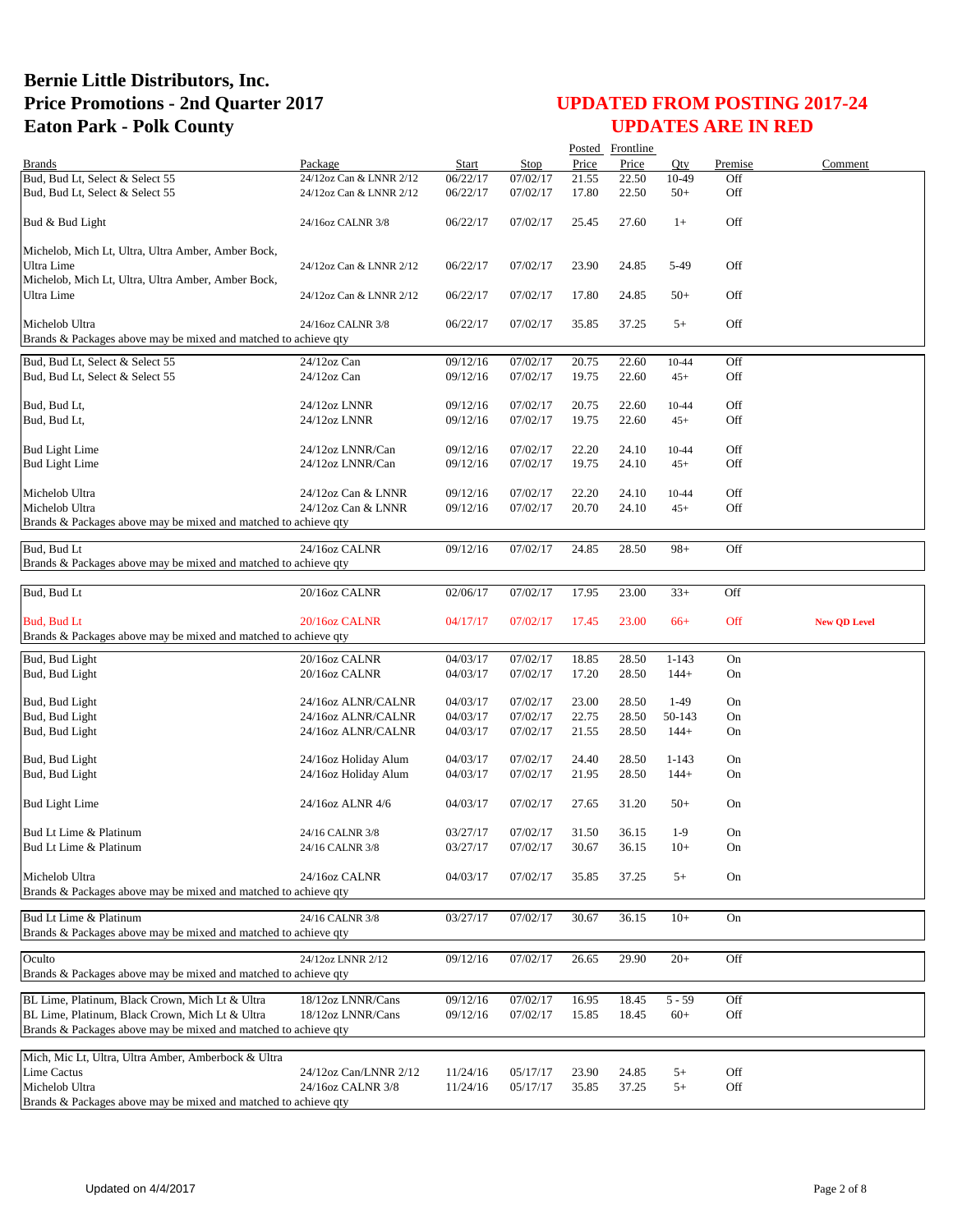|                                                                               |                        |          |          |       | Posted Frontline |           |         |         |
|-------------------------------------------------------------------------------|------------------------|----------|----------|-------|------------------|-----------|---------|---------|
| <b>Brands</b>                                                                 | Package                | Start    | Stop     | Price | Price            | Oty       | Premise | Comment |
| Mich, Mic Lt, Ultra, Ultra Amber, Amberbock & Ultra                           |                        |          |          |       |                  |           |         |         |
| <b>Lime Cactus</b>                                                            | 24/12oz Can/LNNR 2/12  | 05/29/17 | 06/21/17 | 23.90 | 24.85            | $5+$      | Off     |         |
| Michelob Ultra                                                                | 24/16oz CALNR 3/8      | 05/29/17 | 06/21/17 | 35.85 | 37.25            | $5+$      | Off     |         |
| Brands & Packages above may be mixed and matched to achieve qty               |                        |          |          |       |                  |           |         |         |
| BL Lime, Platinum, Black Crown & Landshark                                    | 24/12oz LNNR 2/12      | 09/12/16 | 07/02/17 | 20.45 | 24.10            | $10+$     | ON      |         |
| BL Lime, Platinum & Landshark                                                 | 24/12oz Cans 2/12      | 09/12/16 | 07/02/17 | 20.45 | 24.10            | $10+$     | ON      |         |
| Brands & Packages above may be mixed and matched to achieve qty               |                        |          |          |       |                  |           |         |         |
| BL Lime, Platinum & Black Crown                                               | 24/12oz Cans/LNNR 2/12 | 03/22/17 | 04/30/17 | 23.15 | 24.10            | $1+$      | Off     |         |
|                                                                               |                        |          |          |       |                  |           |         |         |
| BLL Rita Family (Lime, Straw, Mango, Raz, Orange, Grape,                      |                        |          |          |       |                  |           |         |         |
| Peach & Seasonal)                                                             | 24/8oz Can 2/12        | 03/22/17 | 04/30/17 | 23.15 | 24.10            | $1-6$     | Off     |         |
| BLL Rita Family (Lime, Straw, Mango, Raz, Orange, Grape,                      |                        |          |          |       |                  |           |         |         |
| Peach & Seasonal)                                                             | 24/8oz Can 2/12        | 03/22/17 | 04/30/17 | 21.30 | 24.10            | $7+$      | Off     |         |
| Brands & Packages above may be mixed and matched to achieve qty               |                        |          |          |       |                  |           |         |         |
| BL Lime, Platinum & Black Crown                                               | 24/12oz Cans/LNNR 2/12 | 05/01/17 | 05/07/17 | 23.15 | 24.10            | $1+$      | Off     |         |
| BLL Rita Family (Lime, Straw, Mango, Raz, Orange, Grape,                      |                        |          |          |       |                  |           |         |         |
| Peach & Seasonal)                                                             | 24/8oz Can 2/12        | 05/01/17 | 05/07/17 | 23.15 | 24.10            | $1-6$     | Off     |         |
| BLL Rita Family (Lime, Straw, Mango, Raz, Orange, Grape,                      |                        |          |          |       |                  |           |         |         |
| Peach & Seasonal)                                                             | 24/8oz Can 2/12        | 05/01/17 | 05/07/17 | 21.30 | 24.10            | $7 - 26$  | Off     |         |
| BLL Rita Family (Lime, Straw, Mango, Raz, Orange, Grape,                      |                        |          |          |       |                  |           |         |         |
| Peach & Seasonal)                                                             | 24/8oz Can 2/12        | 05/01/17 | 05/07/17 | 13.70 | 24.10            | $27+$     | Off     |         |
| Brands & Packages above may be mixed and matched to achieve qty               |                        |          |          |       |                  |           |         |         |
| BL Lime, Platinum & Black Crown                                               | 24/12oz Cans/LNNR 2/12 | 05/08/17 | 06/25/17 | 23.15 | 24.10            | $1+$      | Off     |         |
|                                                                               |                        |          |          |       |                  |           |         |         |
| BLL Rita Family (Lime, Straw, Mango, Raz, Orange, Grape,                      |                        |          | 06/25/17 |       |                  |           |         |         |
| Peach & Seasonal)<br>BLL Rita Family (Lime, Straw, Mango, Raz, Orange, Grape, | 24/8oz Can 2/12        | 05/08/17 |          | 23.15 | 24.10            | $1-6$     | Off     |         |
| Peach & Seasonal)                                                             | 24/8oz Can 2/12        | 05/08/17 | 06/25/17 | 21.30 | 24.10            | $7+$      | Off     |         |
| Brands & Packages above may be mixed and matched to achieve qty               |                        |          |          |       |                  |           |         |         |
| BL Lime, Platinum & Black Crown                                               | 24/12oz Cans/LNNR 2/12 | 06/26/17 | 07/02/17 | 23.15 | 24.10            | $1+$      | Off     |         |
|                                                                               |                        |          |          |       |                  |           |         |         |
| BLL Rita Family (Lime, Straw, Mango, Raz, Orange, Grape,                      |                        |          |          |       |                  |           |         |         |
| Peach & Seasonal)                                                             | 24/8oz Can 2/12        | 06/26/17 | 07/02/17 | 23.15 | 24.10            | $1-6$     | Off     |         |
| BLL Rita Family (Lime, Straw, Mango, Raz, Orange, Grape,                      |                        |          |          |       |                  |           |         |         |
| Peach & Seasonal)                                                             | 24/8oz Can 2/12        | 06/26/17 | 07/02/17 | 21.30 | 24.10            | $7 - 26$  | Off     |         |
| BLL Rita Family (Lime, Straw, Mango, Raz, Orange, Grape,<br>Peach & Seasonal) | 24/8oz Can 2/12        | 06/26/17 | 07/02/17 | 13.70 | 24.10            | $27+$     | Off     |         |
| Brands & Packages above may be mixed and matched to achieve qty               |                        |          |          |       |                  |           |         |         |
|                                                                               |                        |          |          |       |                  |           |         |         |
| Bud Light Lime, Platinum & Black Crown                                        | 24/12oz LNNR 4/6       | 04/03/17 | 04/30/17 | 21.60 | 24.55            | $10+$     | Off     |         |
| Brands & Packages above may be mixed and matched to achieve qty               |                        |          |          |       |                  |           |         |         |
| Bud Lt Platinum & Black Crown                                                 |                        |          |          |       |                  |           | Off     |         |
|                                                                               | 24/12oz LNNR 4/6       | 05/01/17 | 05/07/17 | 21.60 | 24.55            | $10+$     |         |         |
| <b>Bud Light Lime</b>                                                         | 24/12oz LNNR 4/6       | 05/01/17 | 05/07/17 | 21.60 | 24.55            | $10 - 14$ | Off     |         |
| <b>Bud Light Lime</b>                                                         | 24/12oz LNNR 4/6       | 05/01/17 | 05/07/17 | 15.85 | 24.55            | $15+$     | Off     |         |
| Brands & Packages above may be mixed and matched to achieve qty               |                        |          |          |       |                  |           |         |         |
|                                                                               |                        |          |          |       |                  |           |         |         |
| Bud Light Lime, Platinum & Black Crown                                        | 24/12oz LNNR 4/6       | 05/08/17 | 07/02/17 | 21.60 | 24.55            | $10+$     | Off     |         |
| Brands & Packages above may be mixed and matched to achieve qty               |                        |          |          |       |                  |           |         |         |
| Busch, Busch Lt, Nat Lt, Nat Ice & Rolling Rock                               | $24/12$ oz Can S/C     | 01/16/17 | 07/02/17 | 15.35 | 17.00            | 15-76     | Off     |         |
| Busch, Busch Lt, Nat Lt, Nat Ice & Rolling Rock                               | 24/12oz Can S/C        | 01/16/17 | 07/02/17 | 13.80 | 17.00            | $77+$     | Off     |         |
|                                                                               |                        |          |          |       |                  |           |         |         |
| Natty Daddy                                                                   | 24/12oz Can S/C        | 01/16/17 | 07/02/17 | 15.35 | 16.10            | $1 - 4$   | Off     |         |
| <b>Natty Daddy</b>                                                            | 24/12oz Can S/C        | 01/16/17 | 07/02/17 | 14.35 | 16.10            | 5-76      | Off     |         |
| Natty Daddy                                                                   | 24/12oz Can S/C        | 01/16/17 | 07/02/17 | 13.80 | 16.10            | $77+$     | Off     |         |
| Brands & Packages above may be mixed and matched to achieve qty               |                        |          |          |       |                  |           |         |         |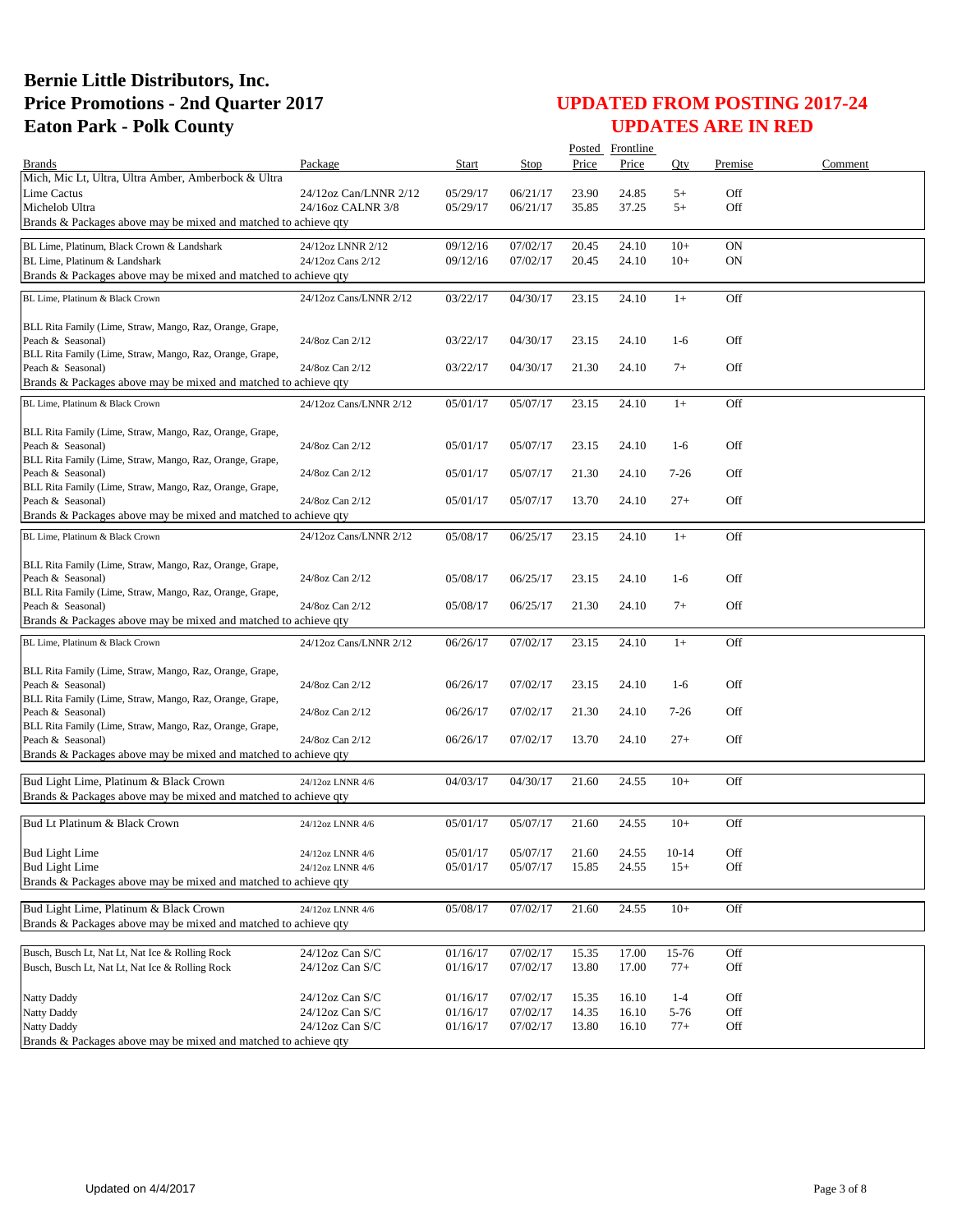|                                                                                                                                           |                       |          |          |       | Posted Frontline   |           |         |         |
|-------------------------------------------------------------------------------------------------------------------------------------------|-----------------------|----------|----------|-------|--------------------|-----------|---------|---------|
| <b>Brands</b>                                                                                                                             | Package               | Start    | Stop     | Price | Price              | Oty       | Premise | Comment |
| Busch, Busch Lt, Nat Lt, Nat Ice, Bud Ice, Rolling Rock<br>& Busch Ice                                                                    | 18/12oz Cans/LNNR     | 04/03/17 | 04/16/17 | 10.95 | 12.40              | 20-39     | Off     |         |
| Busch, Busch Lt, Nat Lt, Nat Ice, Bud Ice, Rolling Rock<br>& Busch Ice<br>Brands & Packages above may be mixed and matched to achieve qty | 18/12oz Cans/LNNR     | 04/03/17 | 04/16/17 | 9.35  | 12.40              | $40+$     | Off     |         |
|                                                                                                                                           |                       |          |          |       |                    |           |         |         |
| Busch, Busch Lt, Nat Lt, Nat Ice, Bud Ice, Rolling Rock<br>& Busch Ice<br>Brands & Packages above may be mixed and matched to achieve qty | 18/12oz Cans/LNNR     | 04/17/17 | 07/02/17 | 9.35  | 12.40              | $40+$     | Off     |         |
|                                                                                                                                           |                       |          |          |       |                    |           |         |         |
| King Cobra & High Gravity<br>Brands & Packages above may be mixed and matched to achieve qty                                              | 24/16oz Can 6/4       | 09/12/16 | 07/02/17 | 17.75 | 19.55              | $5+$      | Off     |         |
| Shock Top & Shock Top Sampler                                                                                                             | 24/12oz LNNR          | 09/12/16 | 07/02/17 | 19.70 | 27.75              | $56+$     | Off     |         |
| Shock Top & Shock Top Lemon                                                                                                               | $15/12$ oz Can        | 09/12/16 | 07/02/17 | 13.65 | 15.25              | $50+$     | Off     |         |
| Shock Top & Shock Top Lemon                                                                                                               | 30/12oz Can 2/15      | 09/12/16 | 07/02/17 | 25.70 | 28.90              | $25+$     | Off     |         |
| Shock Top, Apple Wheat, Lemon, Pumpkin, Rasp, IPA, Winter<br>Combo, Choc, Pretzel, Ginger, Ruby Red                                       | 24/12oz LNNR 4/6      | 03/13/17 | 06/10/17 | 27.10 | 27.75              | $1-19$    | Off     |         |
| Shock Top, Apple Wheat, Lemon, Pumpkin, Rasp, IPA, Winter<br>Combo, Choc, Pretzel, Ginger, Ruby Red                                       | 24/12oz LNNR 4/6      | 03/13/17 | 06/10/17 | 26.10 | 27.75              | $20 - 55$ | Off     |         |
| Shock Top, Apple Wheat, Lemon, Pumpkin, Rasp, IPA, Winter<br>Combo, Choc, Pretzel, Ginger, Ruby Red                                       | 24/12oz LNNR 4/6      | 03/13/17 | 06/10/17 | 25.10 | 27.75              | 56-111    | Off     |         |
| Shock Top, Apple Wheat, Lemon, Pumpkin, Rasp, IPA, Winter                                                                                 |                       |          |          |       |                    |           |         |         |
| Combo, Choc, Pretzel, Ginger, Ruby Red<br>Brands & Packages above may be mixed and matched to achieve qty                                 | 24/12oz LNNR 4/6      | 03/13/17 | 06/10/17 | 24.10 | 27.75              | $112+$    | Off     |         |
| Shock Top, Apple Wheat, Lemon, Pumpkin, Rasp, IPA, Winter<br>Combo, Choc, Pretzel, Ginger, Ruby Red                                       | 24/12oz LNNR 4/6      | 06/12/17 | 06/18/17 | 27.10 | 27.75              | $1-19$    | Off     |         |
| Shock Top, Apple Wheat, Lemon, Pumpkin, Rasp, IPA, Winter                                                                                 |                       |          |          |       |                    |           |         |         |
| Combo, Choc, Pretzel, Ginger, Ruby Red<br>Brands & Packages above may be mixed and matched to achieve qty                                 | 24/12oz LNNR 4/6      | 06/12/17 | 06/18/17 | 19.20 | 27.75              | $20+$     | Off     |         |
|                                                                                                                                           |                       |          |          |       |                    |           |         |         |
| Shock Top, Apple Wheat, Lemon, Pumpkin, Rasp, IPA, Winter<br>Combo, Choc, Pretzel, Ginger, Ruby Red                                       | 24/12oz LNNR 4/6      | 06/19/17 | 09/02/17 | 27.10 | 27.75              | $1-19$    | Off     |         |
| Shock Top, Apple Wheat, Lemon, Pumpkin, Rasp, IPA, Winter<br>Combo, Choc, Pretzel, Ginger, Ruby Red                                       | 24/12oz LNNR 4/6      | 06/19/17 | 09/02/17 | 26.10 | 27.75              | $20 - 55$ | Off     |         |
| Shock Top, Apple Wheat, Lemon, Pumpkin, Rasp, IPA, Winter<br>Combo, Choc, Pretzel, Ginger, Ruby Red                                       | 24/12oz LNNR 4/6      | 06/19/17 | 09/02/17 | 25.10 | 27.75              | 56-111    | Off     |         |
| Shock Top, Apple Wheat, Lemon, Pumpkin, Rasp, IPA, Winter<br>Combo, Choc, Pretzel, Ginger, Ruby Red                                       | 24/12oz LNNR 4/6      | 06/19/17 | 09/02/17 | 24.10 | 27.75              | $112+$    | Off     |         |
| Brands & Packages above may be mixed and matched to achieve qty                                                                           |                       |          |          |       |                    |           |         |         |
| Wild Blue & Redbridge<br>Brands & Packages above may be mixed and matched to achieve qty                                                  | 24/12oz LNNR 4/6      | 11/14/16 | 07/02/17 | 28.65 | 29.35              | $28+$     | Off     |         |
| Kirin Ichiban & Kirin Light                                                                                                               | 24/12oz LNNR 4/6      | 11/14/16 | 07/02/17 | 23.50 | 27.75              | $10+$     | Off     |         |
| Brands & Packages above may be mixed and matched to achieve qty                                                                           |                       |          |          |       |                    |           |         |         |
| Becks, Lt, Dark, Oktob, Sapphire, Becks NA & Bass                                                                                         | 24/12oz LNNR 4/6      | 09/12/16 | 05/21/17 | 22.05 | 24.55              | 56-111    | Off     |         |
| Becks, Lt, Dark, Oktob, Sapphire, Becks NA & Bass<br>Brands & Packages above may be mixed and matched to achieve qty                      | 24/12oz LNNR 4/6      | 09/12/16 | 05/21/17 | 19.80 | 24.55              | $112+$    | Off     |         |
|                                                                                                                                           |                       |          |          |       |                    |           |         |         |
| Becks, Lt, Dark, Oktob, Sapphire                                                                                                          | 24/12oz LNNR 4/6      | 05/22/17 | 05/28/17 | 16.50 | $\overline{24.55}$ | $20+$     | Off     |         |
| Bass Ale & Beck's NA                                                                                                                      | 24/12oz LNNR 4/6      | 05/22/17 | 05/28/17 | 22.05 | 24.55              | 56-111    | Off     |         |
| Bass Ale & Beck's NA                                                                                                                      | 24/12oz LNNR 4/6      | 05/22/17 | 05/28/17 | 19.80 | 24.55              | $112+$    | Off     |         |
| Brands & Packages above may be mixed and matched to achieve qty                                                                           |                       |          |          |       |                    |           |         |         |
| Becks, Lt, Dark, Oktob, Sapphire, Becks NA & Bass                                                                                         | 24/12oz LNNR 4/6      | 05/29/17 | 07/02/17 | 22.05 | 24.55              | 56-111    | Off     |         |
| Becks, Lt, Dark, Oktob, Sapphire, Becks NA & Bass<br>Brands & Packages above may be mixed and matched to achieve gty                      | 24/12oz LNNR 4/6      | 05/29/17 | 07/02/17 | 19.80 | 24.55              | $112+$    | Off     |         |
| Becks, Light, Dark, Oktoberfest, Sapphire & Bass                                                                                          | 24/12oz LNNR/CAN 2/12 | 03/06/17 | 04/16/17 | 20.35 | 24.10              | 56-111    | Off     |         |
| Becks, Light, Dark, Oktoberfest, Sapphire & Bass                                                                                          | 24/12oz LNNR/CAN 2/12 | 03/06/17 | 04/16/17 | 19.80 | 24.10              | $112+$    | Off     |         |
| <b>Land Shark</b>                                                                                                                         | 24/12oz LNNR/CAN 2/12 | 03/06/17 | 04/16/17 | 22.15 | 24.10              | 56-111    | Off     |         |
| <b>Land Shark</b>                                                                                                                         | 24/12oz LNNR/CAN 2/12 | 03/06/17 | 04/16/17 | 20.35 | 24.10              | $112+$    | Off     |         |
| Brands & Packages above may be mixed and matched to achieve qty                                                                           |                       |          |          |       |                    |           |         |         |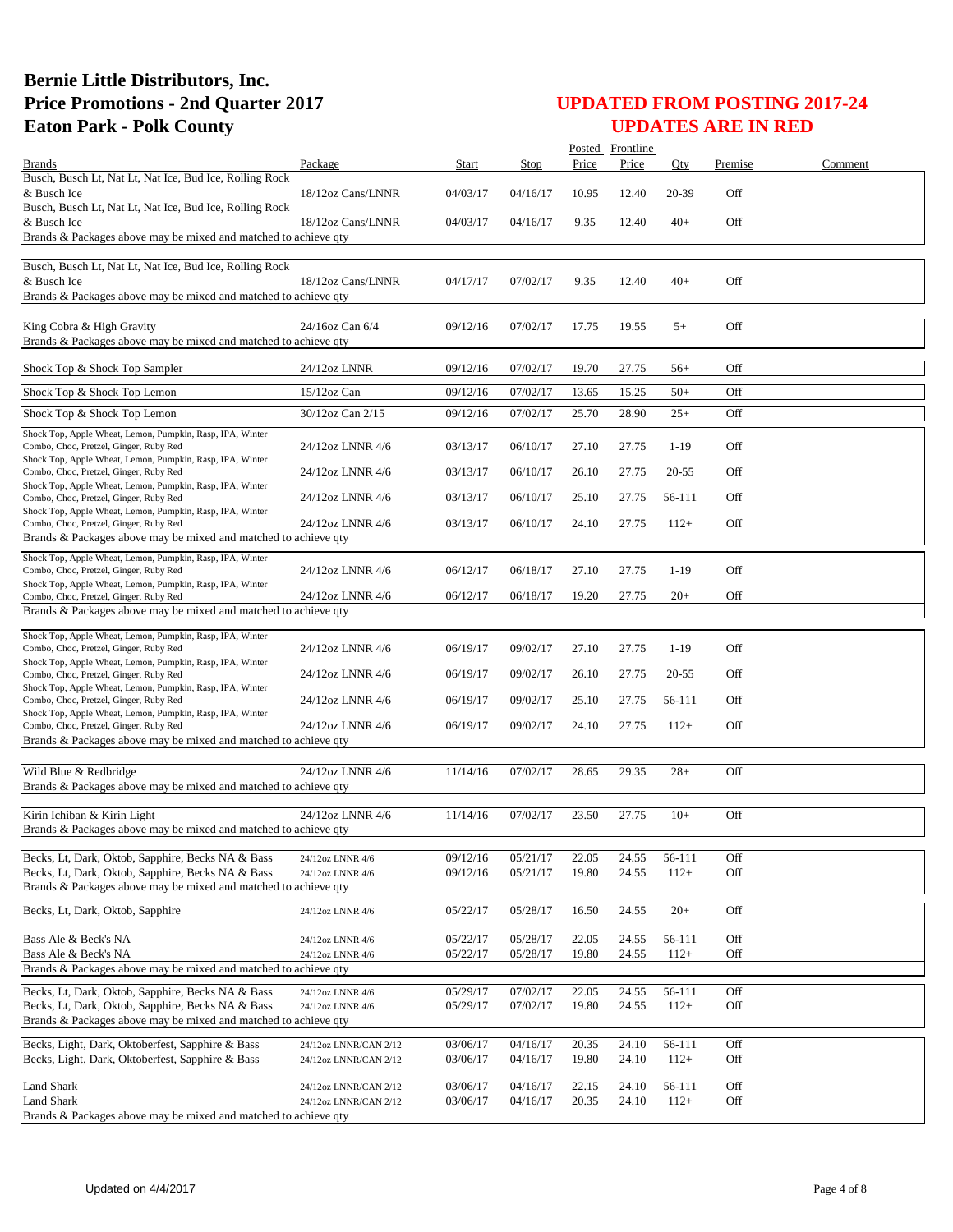|                                                                                                  |                                    |                      |                      |                | Posted Frontline |                 |            |         |
|--------------------------------------------------------------------------------------------------|------------------------------------|----------------------|----------------------|----------------|------------------|-----------------|------------|---------|
| <b>Brands</b>                                                                                    | Package                            | Start                | Stop                 | Price          | Price            | Oty             | Premise    | Comment |
| Becks, Light, Dark, Oktoberfest, Sapphire & Bass                                                 | 24/12oz LNNR/CAN 2/12              | 04/17/17             | 04/23/17             | 19.20          | 24.10            | $10+$           | Off        |         |
| Land Shark                                                                                       | 24/12oz LNNR/CAN 2/12              | 04/17/17             | 04/23/17             | 19.20          | 24.10            | $10+$           | Off        |         |
| Brands & Packages above may be mixed and matched to achieve qty                                  |                                    |                      |                      |                |                  |                 |            |         |
|                                                                                                  |                                    |                      |                      |                |                  |                 |            |         |
| Becks, Light, Dark, Oktoberfest, Sapphire & Bass                                                 | 24/12oz LNNR/CAN 2/12              | 04/24/17             | 05/07/17             | 20.35          | 24.10            | 56-111          | Off        |         |
| Becks, Light, Dark, Oktoberfest, Sapphire & Bass                                                 | 24/12oz LNNR/CAN 2/12              | 04/24/17             | 05/07/17             | 19.80          | 24.10            | $112+$          | Off        |         |
| Land Shark                                                                                       | 24/12oz LNNR/CAN 2/12              | 04/24/17             | 05/07/17             | 22.15          | 24.10            | 56-111          | Off        |         |
| Land Shark                                                                                       | 24/12oz LNNR/CAN 2/12              | 04/24/17             | 05/07/17             | 20.35          | 24.10            | $112+$          | Off        |         |
| Brands & Packages above may be mixed and matched to achieve qty                                  |                                    |                      |                      |                |                  |                 |            |         |
|                                                                                                  |                                    |                      |                      |                |                  |                 |            |         |
| Becks, Light, Dark, Oktoberfest, Sapphire & Bass                                                 | 24/12oz LNNR/CAN 2/12              | 05/08/17             | 05/14/17             | 19.20          | 24.10            | $10+$           | Off        |         |
| <b>Land Shark</b>                                                                                | 24/12oz LNNR/CAN 2/12              | 05/08/17             | 05/14/17             | 19.20          | 24.10            | $10+$           | Off        |         |
| Brands & Packages above may be mixed and matched to achieve qty                                  |                                    |                      |                      |                |                  |                 |            |         |
|                                                                                                  |                                    |                      |                      |                |                  |                 |            |         |
| Becks, Light, Dark, Oktoberfest, Sapphire & Bass                                                 | 24/12oz LNNR/CAN 2/12              | 05/15/17             | 06/11/17             | 20.35          | 24.10            | 56-111          | Off        |         |
| Becks, Light, Dark, Oktoberfest, Sapphire & Bass                                                 | 24/12oz LNNR/CAN 2/12              | 05/15/17             | 06/11/17             | 19.80          | 24.10            | $112+$          | Off        |         |
| <b>Land Shark</b>                                                                                | 24/12oz LNNR/CAN 2/12              | 05/15/17             | 06/11/17             | 22.15          | 24.10            | 56-111          | Off        |         |
| <b>Land Shark</b>                                                                                | 24/12oz LNNR/CAN 2/12              | 05/15/17             | 06/11/17             | 20.35          | 24.10            | $112+$          | Off        |         |
| Brands & Packages above may be mixed and matched to achieve qty                                  |                                    |                      |                      |                |                  |                 |            |         |
| Becks, Light, Dark, Oktoberfest, Sapphire & Bass                                                 | 24/12oz LNNR/CAN 2/12              | 06/12/17             | 06/18/17             | 19.20          | 24.10            | $10+$           | Off        |         |
|                                                                                                  |                                    |                      |                      |                |                  |                 |            |         |
| <b>Land Shark</b>                                                                                | 24/12oz LNNR/CAN 2/12              | 06/12/17             | 06/18/17             | 19.20          | 24.10            | $10+$           | Off        |         |
| Brands & Packages above may be mixed and matched to achieve qty                                  |                                    |                      |                      |                |                  |                 |            |         |
| Becks, Light, Dark, Oktoberfest, Sapphire & Bass                                                 | 24/12oz LNNR/CAN 2/12              | 06/19/17             | 07/09/17             | 20.35          | 24.10            | 56-111          | Off        |         |
| Becks, Light, Dark, Oktoberfest, Sapphire & Bass                                                 | 24/12oz LNNR/CAN 2/12              | 06/19/17             | 07/09/17             | 19.80          | 24.10            | $112+$          | Off        |         |
|                                                                                                  |                                    |                      |                      |                |                  |                 |            |         |
| <b>Land Shark</b>                                                                                | 24/12oz LNNR/CAN 2/12              | 06/19/17             | 07/09/17             | 22.15          | 24.10            | 56-111          | Off        |         |
| Land Shark<br>Brands & Packages above may be mixed and matched to achieve qty                    | 24/12oz LNNR/CAN 2/12              | 06/19/17             | 07/09/17             | 20.35          | 24.10            | $112+$          | Off        |         |
|                                                                                                  |                                    |                      |                      |                |                  |                 |            |         |
| Beck's, Sapphire, Black Crown, BL Lime, Platinum,                                                |                                    |                      |                      |                |                  |                 |            |         |
| Michelob Ultra & Landshark                                                                       | 24/16oz CAN 6/4                    | 02/06/17             | 07/02/17             | 25.75          | 28.00            | $1 - 2$         | Off        |         |
| Beck's, Sapphire, Black Crown, BL Lime, Platinum,<br>Michelob Ultra & Landshark                  | 24/16oz CAN 6/4                    | 02/06/17             | 07/02/17             | 24.90          | 28.00            | $3+$            | Off        |         |
|                                                                                                  |                                    |                      |                      |                |                  |                 |            |         |
| Shock Top, Apple, Lemon, Pumpkin, Shockolate &                                                   |                                    |                      |                      |                |                  |                 |            |         |
| <b>Twisted Pretzel</b>                                                                           | 24/16oz CAN 6/4                    | 02/06/17             | 07/02/17             | 29.80          | 33.50            | $1 - 2$         | Off        |         |
| Shock Top, Apple, Lemon, Pumpkin, Shockolate &                                                   |                                    |                      |                      |                |                  |                 |            |         |
| <b>Twisted Pretzel</b>                                                                           | 24/16oz CAN 6/4                    | 02/06/17             | 07/02/17             | 24.90          | 33.50            | $3+$            | Off        |         |
|                                                                                                  |                                    |                      |                      |                |                  |                 |            |         |
| Goose 312, IPA, Green Line & Four Star Pilsner<br>Goose 312, IPA, Green Line & Four Star Pilsner | 24/16oz CAN 6/4<br>24/16oz CAN 6/4 | 02/06/17<br>02/06/17 | 07/02/17<br>07/02/17 | 29.80<br>24.90 | 31.95<br>31.95   | $1 - 2$<br>$3+$ | Off<br>Off |         |
|                                                                                                  |                                    |                      |                      |                |                  |                 |            |         |
| Bud Chelada, Bud Lt Chelada                                                                      | 24/16oz Can 6/4                    | 02/06/17             | 07/02/17             | 29.80          | 33.50            | $1+$            | Off        |         |
|                                                                                                  |                                    |                      |                      |                |                  |                 |            |         |
| Rita Splash (Lime, Strawberry & Pineapple)                                                       | 24/16oz CAN 4/6                    | 02/06/17             | 07/02/17             | 29.80          | 37.50            | $1+$            | Off        |         |
| BL Lime Rita Family & Oculto                                                                     | 24/16oz CAN 6/4                    | 02/06/17             | 07/02/17             | 29.80          | 37.50            | $1+$            | Off        |         |
| Brands & Packages above may be mixed and matched to achieve qty                                  |                                    |                      |                      |                |                  |                 |            |         |
|                                                                                                  |                                    |                      |                      |                |                  |                 |            |         |
| <b>Boddington's Pub</b>                                                                          | 24/16oz CAN 6/4                    | 01/04/16             | 07/02/17             | 39.15          | 41.75            | $72+$           | Off        |         |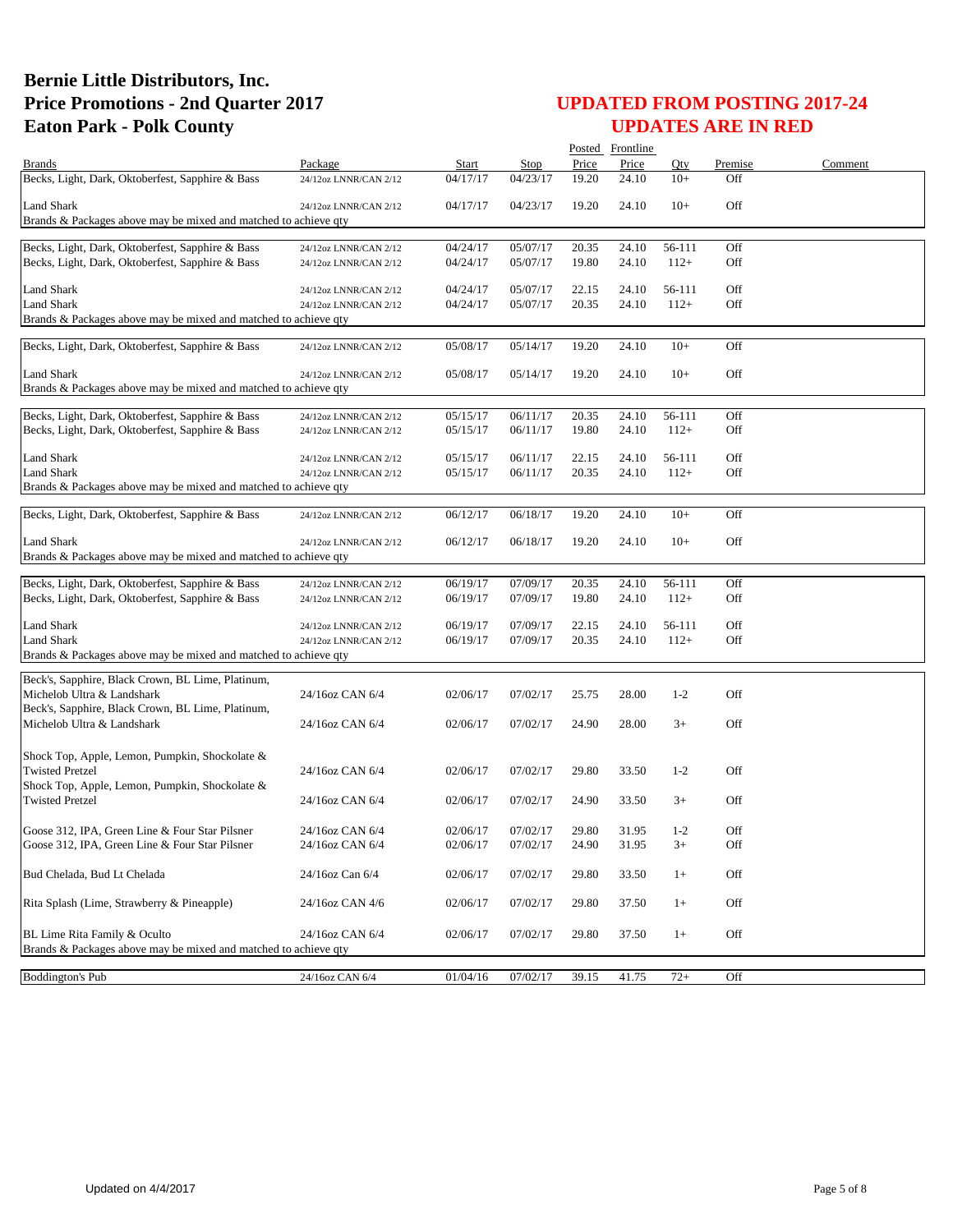|                                                                                                                                                                                                                                             |                                                 |                      |                      |                | Posted Frontline |                  |            |         |
|---------------------------------------------------------------------------------------------------------------------------------------------------------------------------------------------------------------------------------------------|-------------------------------------------------|----------------------|----------------------|----------------|------------------|------------------|------------|---------|
| <b>Brands</b>                                                                                                                                                                                                                               | Package                                         | Start                | Stop                 | Price          | Price            | Oty              | Premise    | Comment |
| BP Blueberry, Oktoberfest, Pumpkin, Summer, Winter, Spring,<br>Toasted Lager, Hoptical Illusion, Mosaic Session IPA & Honey<br>Robber<br>BP Blueberry, Oktoberfest, Pumpkin, Summer, Winter, Spring,                                        | 24/12oz LNNR 4/6                                | 03/20/17             | 06/25/17             | 27.70          | 30.90            | $25 - 55$        | Off        |         |
| Toasted Lager, Hoptical Illusion, Mosaic Session IPA & Honey<br>Robber                                                                                                                                                                      | 24/12oz LNNR 4/6                                | 03/20/17             | 06/25/17             | 26.70          | 30.90            | $56+$            | Off        |         |
| Goose 312, 312 Pale Ale, Honkers, IPA, Winter, Summer, Harvest<br>Ale, Sixth Day, Endless IPA, Rambler IPA, Oktob, 10 Hills Pale Ale,<br>Four Star, Green Line, Preseason<br>Goose 312, 312 Pale Ale, Honkers, IPA, Winter, Summer, Harvest | 24/12oz LNNR/Can 4/6                            | 03/20/17             | 06/25/17             | 27.70          | 30.90            | $25 - 55$        | Off        |         |
| Ale, Sixth Day, Endless IPA, Rambler IPA, Oktob, 10 Hills Pale Ale,<br>Four Star, Green Line, Preseason<br>Brands & Packages above may be mixed and matched to achieve qty                                                                  | 24/12oz LNNR/Can 4/6                            | 03/20/17             | 06/25/17             | 26.70          | 30.90            | $56+$            | Off        |         |
|                                                                                                                                                                                                                                             |                                                 |                      |                      |                |                  |                  |            |         |
| BP Blueberry, Oktoberfest, Pumpkin, Summer, Winter, Spring,<br>Toasted Lager, Hoptical Illusion, Mosaic Session IPA & Honey<br>Robber                                                                                                       | 24/12oz LNNR 4/6                                | 06/26/17             | 07/02/17             | 19.20          | 30.90            | $10+$            | Off        |         |
| Goose 312, 312 Pale Ale, Honkers, IPA, Winter, Summer, Harvest<br>Ale, Sixth Day, Endless IPA, Rambler IPA, Oktob, 10 Hills Pale Ale,<br>Four Star, Green Line, Preseason<br>Goose 312, 312 Pale Ale, Honkers, IPA, Winter, Summer, Harvest | 24/12oz LNNR/Can 4/6                            | 06/26/17             | 07/02/17             | 27.70          | 30.90            | $25 - 55$        | Off        |         |
| Ale, Sixth Day, Endless IPA, Rambler IPA, Oktob, 10 Hills Pale Ale,<br>Four Star, Green Line, Preseason<br>Brands & Packages above may be mixed and matched to achieve qty                                                                  | 24/12oz LNNR/Can 4/6                            | 06/26/17             | 07/02/17             | 26.70          | 30.90            | $56+$            | Off        |         |
| Shock Top, Wheat IPA, Lemon, Pumpkin, Variety, Apple, Winter,<br>Honey Bourbon, Choc, Pretzel, Ginger & Ruby Red                                                                                                                            | 24/12oz LNNR/Can 2/12                           | 01/23/17             | 07/02/17             | 24.60          | 27.75            | 14-55            | Off        |         |
| Shock Top, Wheat IPA, Lemon, Pumpkin, Variety, Apple, Winter,<br>Honey Bourbon, Choc, Pretzel, Ginger & Ruby Red<br>Shock Top, Wheat IPA, Lemon, Pumpkin, Variety, Apple, Winter,                                                           | 24/12oz LNNR/Can 2/12                           | 01/23/17             | 07/02/17             | 23.60          | 27.75            | 56-111           | Off        |         |
| Honey Bourbon, Choc, Pretzel, Ginger & Ruby Red                                                                                                                                                                                             | 24/12oz LNNR/Can 2/12                           | 01/23/17             | 07/02/17             | 22.60          | 27.75            | $112+$           | Off        |         |
| Goose 312, 312 Pale, Honkers, IPA, Winter, Summer, Fall, Harvest<br>Ale, Endless IPA, Winter, Four Star, Green Line, Seasonals                                                                                                              | 24/12oz LNNR/CN 2/12                            | 01/23/17             | 07/02/17             | 26.25          | 29.65            | 14-55            | Off        |         |
| Goose 312, 312 Pale, Honkers, IPA, Winter, Summer, Fall, Harvest<br>Ale, Endless IPA, Winter, Four Star, Green Line, Seasonals                                                                                                              | 24/12oz LNNR/CN 2/12                            | 01/23/17             | 07/02/17             | 25.25          | 29.65            | $56+$            | Off        |         |
| Brands & Packages above may be mixed and matched to achieve qty                                                                                                                                                                             |                                                 |                      |                      |                |                  |                  |            |         |
| Goose Seasonal Sampler                                                                                                                                                                                                                      | 24/12oz Can                                     | 01/02/17             | 07/02/17             | 25.45          | 28.85            | 14-55            | Off        |         |
| Goose Seasonal Sampler                                                                                                                                                                                                                      | $24/12$ oz Can                                  | 01/02/17             | 07/02/17             | 24.45          | 28.85            | $56+$            | Off        |         |
| Brands & Packages above may be mixed and matched to achieve qty                                                                                                                                                                             |                                                 |                      |                      |                |                  |                  |            |         |
|                                                                                                                                                                                                                                             |                                                 |                      |                      |                |                  |                  |            |         |
| Goose Seasonal Sampler                                                                                                                                                                                                                      | 24/12oz LNNR                                    | 01/02/17             | 07/02/17             | 26.80          | 28.85            | $10 - 55$        | Off        |         |
| Goose Seasonal Sampler<br>Goose Seasonal Sampler                                                                                                                                                                                            | 24/12oz LNNR<br>24/12oz LNNR                    | 01/02/17<br>01/02/17 | 07/02/17<br>07/02/17 | 25.50<br>24.50 | 28.85<br>28.85   | 56-111<br>$112+$ | Off<br>Off |         |
| Brands & Packages above may be mixed and matched to achieve qty                                                                                                                                                                             |                                                 |                      |                      |                |                  |                  |            |         |
| Stella Artois                                                                                                                                                                                                                               | 20/9.6oz LNR                                    | 09/12/16             | 07/02/17             | 19.90          | 21.95            | $3+$             | Off        |         |
|                                                                                                                                                                                                                                             | 24/11.2oz LNNR/CN 4/6                           | 04/03/17             | 04/23/17             | 26.40          | 32.55            | 56-111           | Off        |         |
| Stella Artois, Cidre, Hoegaarden, Leffe Blonde/Brown<br>Stella Artois, Cidre, Hoegaarden, Leffe Blonde/Brown                                                                                                                                | 24/11.2oz LNNR/CN 4/6                           | 04/03/17             | 04/23/17             | 25.75          | 32.55            | 112-215          | Off        |         |
| Stella Artois, Cidre, Hoegaarden, Leffe Blonde/Brown                                                                                                                                                                                        | 24/11.2oz LNNR/CN 4/6                           | 04/03/17             | 04/23/17             | 24.46          | 32.55            | $216+$           | Off        |         |
|                                                                                                                                                                                                                                             |                                                 |                      |                      |                |                  |                  |            |         |
| Stella, Stella Cidre, Hoegaarden, Belgian Sampler                                                                                                                                                                                           | 24/11.2oz LNNR/Can 2/12 &<br>20/14.9oz Can 2/12 | 04/03/17             | 04/23/17             | 30.30          | 33.30            | $1 - 4$          | Off        |         |
| Stella, Stella Cidre, Hoegaarden, Belgian Sampler                                                                                                                                                                                           | 24/11.2oz LNNR/Can 2/12 &<br>20/14.9oz Can 2/12 | 04/03/17             | 04/23/17             | 27.00          | 33.30            | $5 - 55$         | Off        |         |
| Stella, Stella Cidre, Hoegaarden, Belgian Sampler                                                                                                                                                                                           | 24/11.2oz LNNR/Can 2/12 &<br>20/14.9oz Can 2/12 | 04/03/17             | 04/23/17             | 26.40          | 33.30            | 56-111           | Off        |         |
| Stella, Stella Cidre, Hoegaarden, Belgian Sampler                                                                                                                                                                                           | 24/11.2oz LNNR/Can 2/12 &<br>20/14.9oz Can 2/12 | 04/03/17             | 04/23/17             | 25.75          | 33.30            | $112+$           | Off        |         |
| Brands & Packages above may be mixed and matched to achieve qty                                                                                                                                                                             |                                                 |                      |                      |                |                  |                  |            |         |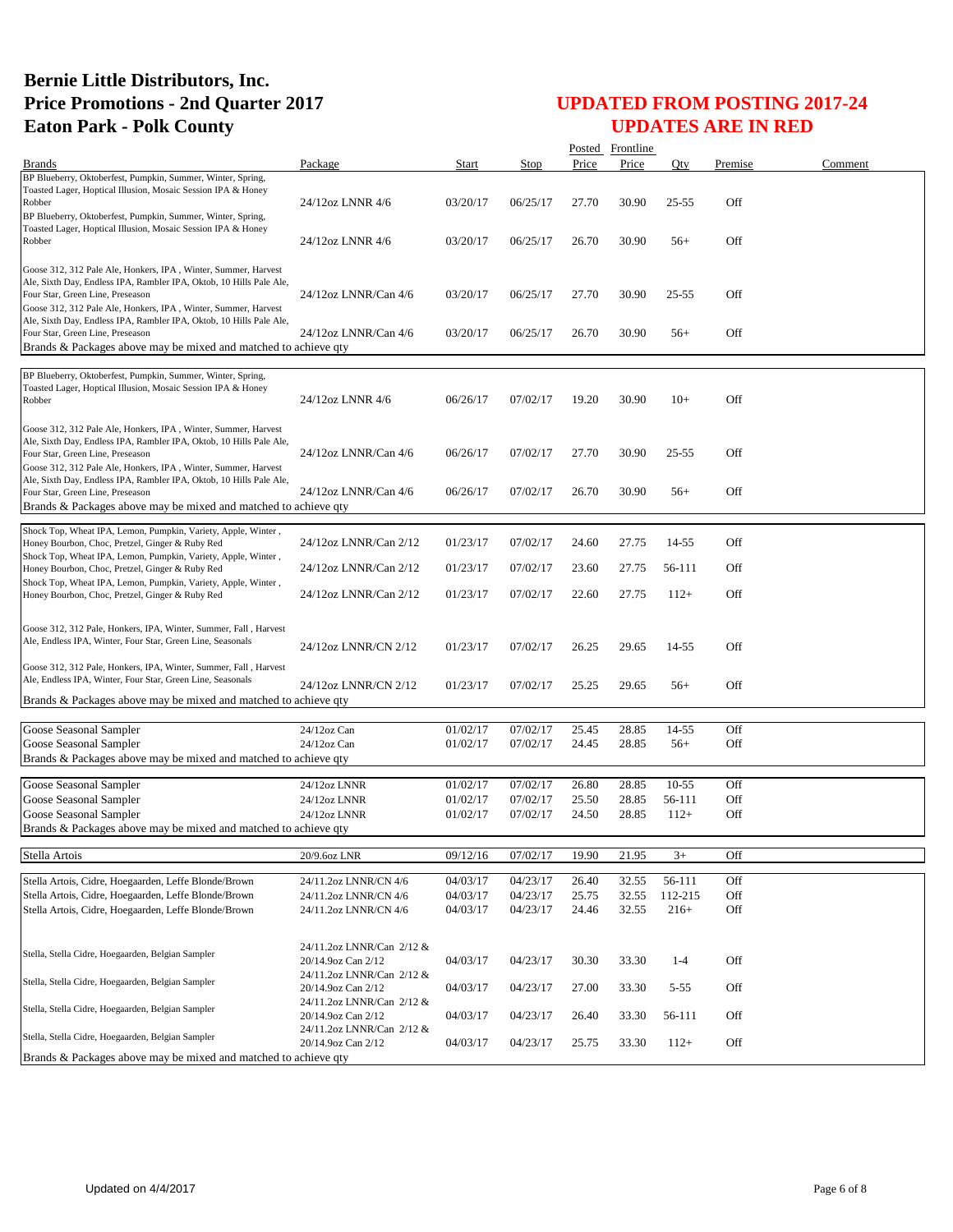|                                                                                                                                                                                                                                                                                                                       |                                                                              |          |             |       | Posted Frontline |          |            |         |
|-----------------------------------------------------------------------------------------------------------------------------------------------------------------------------------------------------------------------------------------------------------------------------------------------------------------------|------------------------------------------------------------------------------|----------|-------------|-------|------------------|----------|------------|---------|
| <b>Brands</b>                                                                                                                                                                                                                                                                                                         | Package                                                                      | Start    | <b>Stop</b> | Price | Price            | Qty      | Premise    | Comment |
| Stella Artois, Cidre, Hoegaarden, Leffe Blonde/Brown                                                                                                                                                                                                                                                                  | 24/11.2oz LNNR 4/6                                                           | 04/24/17 | 04/30/17    | 26.40 | 32.55            | 56-111   | Off        |         |
| Stella Artois, Cidre, Hoegaarden, Leffe Blonde/Brown                                                                                                                                                                                                                                                                  | 24/11.2oz LNNR 4/6                                                           | 04/24/17 | 04/30/17    | 25.75 | 32.55            | 112-215  | Off        |         |
| Stella Artois, Cidre, Hoegaarden, Leffe Blonde/Brown                                                                                                                                                                                                                                                                  | 24/11.2oz LNNR 4/6                                                           | 04/24/17 | 04/30/17    | 24.46 | 32.55            | $216+$   | Off        |         |
| Stella Artois                                                                                                                                                                                                                                                                                                         | 24/11.2oz Can 4/6                                                            | 04/24/17 | 04/30/17    | 21.60 | 32.55            | $10+$    | Off        |         |
| Stella, Stella Cidre, Hoegaarden, Belgian Sampler                                                                                                                                                                                                                                                                     | 24/11.2oz LNNR/Can 2/12 &<br>20/14.9oz Can 2/12<br>24/11.2oz LNNR/Can 2/12 & | 04/24/17 | 04/30/17    | 30.30 | 33.30            | $1-4$    | Off        |         |
| Stella, Stella Cidre, Hoegaarden, Belgian Sampler                                                                                                                                                                                                                                                                     | 20/14.9oz Can 2/12<br>24/11.2oz LNNR/Can 2/12 &                              | 04/24/17 | 04/30/17    | 27.00 | 33.30            | $5 - 55$ | Off        |         |
| Stella, Stella Cidre, Hoegaarden, Belgian Sampler                                                                                                                                                                                                                                                                     | 20/14.9oz Can 2/12                                                           | 04/24/17 | 04/30/17    | 26.40 | 33.30            | 56-111   | Off        |         |
| Stella, Stella Cidre, Hoegaarden, Belgian Sampler                                                                                                                                                                                                                                                                     | 24/11.2oz LNNR/Can 2/12 &<br>20/14.9oz Can 2/12                              | 04/24/17 | 04/30/17    | 25.75 | 33.30            | $112+$   | Off        |         |
| Brands & Packages above may be mixed and matched to achieve qty                                                                                                                                                                                                                                                       |                                                                              |          |             |       |                  |          |            |         |
| Stella Artois, Cidre, Hoegaarden, Leffe Blonde/Brown                                                                                                                                                                                                                                                                  | 24/11.2oz LNNR/CN 4/6                                                        | 05/01/17 | 07/02/17    | 26.40 | 32.55            | 56-111   | Off        |         |
| Stella Artois, Cidre, Hoegaarden, Leffe Blonde/Brown                                                                                                                                                                                                                                                                  | 24/11.2oz LNNR/CN 4/6                                                        | 05/01/17 | 07/02/17    | 25.75 | 32.55            | 112-215  | Off        |         |
| Stella Artois, Cidre, Hoegaarden, Leffe Blonde/Brown                                                                                                                                                                                                                                                                  | 24/11.2oz LNNR/CN 4/6                                                        | 05/01/17 | 07/02/17    | 24.46 | 32.55            | $216+$   | Off        |         |
|                                                                                                                                                                                                                                                                                                                       |                                                                              |          |             |       |                  |          |            |         |
| Stella, Stella Cidre, Hoegaarden, Belgian Sampler                                                                                                                                                                                                                                                                     | 24/11.2oz LNNR/Can 2/12 &<br>20/14.9oz Can 2/12                              | 05/01/17 | 07/02/17    | 30.30 | 33.30            | $1-4$    | Off        |         |
| Stella, Stella Cidre, Hoegaarden, Belgian Sampler                                                                                                                                                                                                                                                                     | 24/11.2oz LNNR/Can 2/12 &<br>20/14.9oz Can 2/12                              | 05/01/17 | 07/02/17    | 27.00 | 33.30            | $5 - 55$ | Off        |         |
| Stella, Stella Cidre, Hoegaarden, Belgian Sampler                                                                                                                                                                                                                                                                     | 24/11.2oz LNNR/Can 2/12 &<br>20/14.9oz Can 2/12                              | 05/01/17 | 07/02/17    | 26.40 | 33.30            | 56-111   | Off        |         |
| Stella, Stella Cidre, Hoegaarden, Belgian Sampler                                                                                                                                                                                                                                                                     | 24/11.2oz LNNR/Can 2/12 &<br>20/14.9oz Can 2/12                              | 05/01/17 | 07/02/17    | 25.75 | 33.30            | $112+$   | Off        |         |
| Brands & Packages above may be mixed and matched to achieve qty                                                                                                                                                                                                                                                       |                                                                              |          |             |       |                  |          |            |         |
| Montejo                                                                                                                                                                                                                                                                                                               | 24/12oz Can 2/12                                                             | 11/14/16 | 07/02/17    | 19.95 | 23.00            | $5+$     | Off & On   |         |
|                                                                                                                                                                                                                                                                                                                       |                                                                              |          |             |       |                  |          |            |         |
| Kona Longboard, Fire Rock, Pipeline, Wailua Wheat, Koko Brown,<br>Castaway, Big Wave, Lemongrass & Lavaman<br>Brands & Packages above may be mixed and matched to achieve qty                                                                                                                                         | 24/12oz LNNR 4/6                                                             | 05/01/17 | 05/28/17    | 25.56 | 28.76            | $15+$    | On & Off   |         |
|                                                                                                                                                                                                                                                                                                                       | 2/12/12 LNNR & Can                                                           | 04/03/17 |             |       |                  |          |            |         |
| Kona Longboard, Castaway, Variety & Big Wave<br>Brands & Packages above may be mixed and matched to achieve qty                                                                                                                                                                                                       |                                                                              |          | 04/30/17    | 23.98 | 27.18            | $15+$    | On $&$ Off |         |
|                                                                                                                                                                                                                                                                                                                       |                                                                              |          |             |       |                  |          |            |         |
| Widmer Hefeweizen, Drop Top Amber Ale, Drifter Pale Ale, Rotator<br>IPA, Upheaval, Alchemy & BRRR                                                                                                                                                                                                                     | 24/12oz LNNR 4/6                                                             | 04/03/17 | 04/30/17    | 28.80 | 32.00            | $15+$    | Off        |         |
| Widmer Hefeweizen, Drop Top Amber Ale, Drifter Pale Ale, Rotator<br>IPA, Upheaval, Alchemy & BRRR<br>Brands & Packages above may be mixed and matched to achieve qty                                                                                                                                                  | 24/12oz LNNR 4/6                                                             | 05/29/17 | 07/02/17    | 28.80 | 32.00            | $15+$    | Off        |         |
| SweetWater 420, IPA & Tacklebox                                                                                                                                                                                                                                                                                       | 24/12oz LNNR/Can 2/12                                                        | 10/10/16 | 12/30/17    | 27.00 | 29.15            | $5+$     | Off        |         |
| Brands & Packages above may be mixed and matched to achieve gty                                                                                                                                                                                                                                                       |                                                                              |          |             |       |                  |          |            |         |
|                                                                                                                                                                                                                                                                                                                       |                                                                              |          |             |       |                  |          |            |         |
| SweetWater 420, IPA                                                                                                                                                                                                                                                                                                   | 24/16oz Can 6/4                                                              | 1/2/17   | 12/30/17    | 28.50 | 33.45            | $2+$     | Off        |         |
| Brands & Packages above may be mixed and matched to achieve qty                                                                                                                                                                                                                                                       |                                                                              |          |             |       |                  |          |            |         |
|                                                                                                                                                                                                                                                                                                                       |                                                                              |          |             |       |                  |          |            |         |
| 3 Daughters Beach Blonde, Rod Bender, Stern Line, Bimini                                                                                                                                                                                                                                                              |                                                                              |          |             |       |                  |          |            |         |
| Twist & Blonde Coffee                                                                                                                                                                                                                                                                                                 | 24/12oz Can 4/6                                                              | 4/30/17  | 6/3/17      | 28.00 | 30.00            | $3+$     | Off        |         |
| 3 Daughters Beach Blonde, Rod Bender, Stern Line, Bimini                                                                                                                                                                                                                                                              |                                                                              |          |             |       |                  |          |            |         |
| Twist & Blonde Coffee<br>Brands & Packages above may be mixed and matched to achieve qty                                                                                                                                                                                                                              | 24/12oz Can 4/6                                                              | 6/25/17  | 7/22/17     | 28.00 | 30.00            | $3+$     | Off        |         |
|                                                                                                                                                                                                                                                                                                                       |                                                                              |          |             |       |                  |          |            |         |
| Seagrams Family (Wild Berries, Strawberry Daiquiri, Peach Fuzzy Navel, Classic<br>Lime Margarita, Calypso Colada, Black Cherry Fizz, Bahama Mama, Jamaican Me<br>Happy, Lime Melonade, Pink Punch, Sangria, Mango, Mimosa, Raspberry<br>Lemonade, Watermelon Splash, Blackberry Breezer, Kiwi Strawberry, Aloha Tini, |                                                                              |          |             |       |                  |          |            |         |
| Apple Pomegranate, Orange Swirl & Pink Pineapple)<br>Brands & Packages above may be mixed and matched to achieve qty                                                                                                                                                                                                  | 24/12oz LNNR 6/4                                                             | 11/01/16 | 12/31/17    | 19.16 | 23.94            | $10+$    | Off        |         |